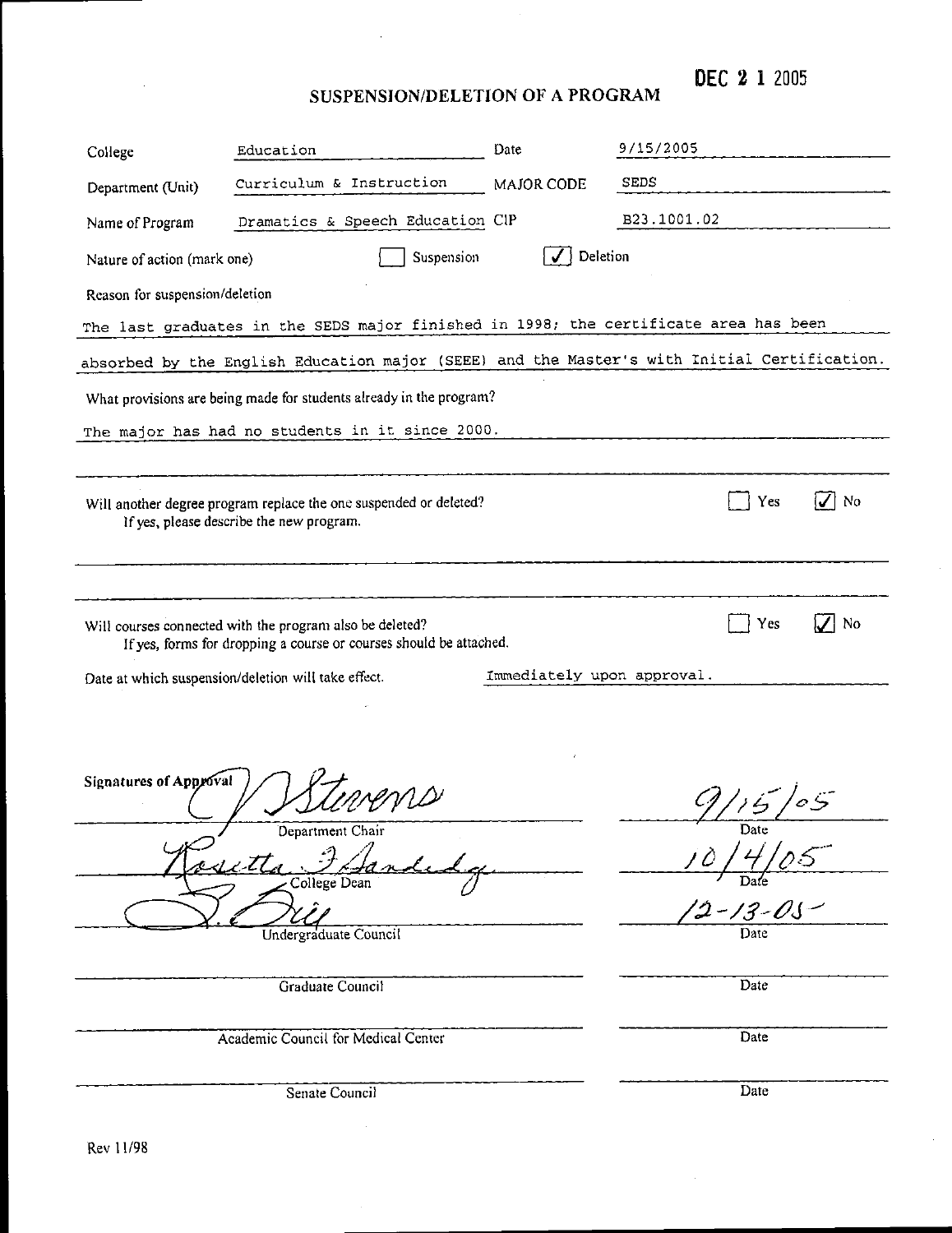# **UNIVERSITY SENATE ROUTING LOG**

# **Proposal Title: Deletion of Dramatics and Speech Education undergraduate program** Name/email/phone for proposal contact: Jason Horger, jrhorg00@uky.edu, 257-8847

| <b>Proposal Title:</b> Deletion of Dramatics and Speech Education undergraduate program                                                                                                                                                                                                                                                                                                              |                                                                   |                                          |                                             |                                                                    |  |  |  |
|------------------------------------------------------------------------------------------------------------------------------------------------------------------------------------------------------------------------------------------------------------------------------------------------------------------------------------------------------------------------------------------------------|-------------------------------------------------------------------|------------------------------------------|---------------------------------------------|--------------------------------------------------------------------|--|--|--|
| Name/email/phone for proposal contact: Jason Horger, jrhorg00@uky.edu, 257-8847                                                                                                                                                                                                                                                                                                                      |                                                                   |                                          |                                             |                                                                    |  |  |  |
| <b>Instruction</b> : To facilitate the processing of this proposal please identify the groups or individuals reviewing the proposal, identify a contact<br>person for each entry, provide the consequences of the review (specifically, approval, rejection, no decision and vote outcome, if any) and<br>please attach a copy of any report or memorandum developed with comments on this proposal. |                                                                   |                                          |                                             |                                                                    |  |  |  |
| <b>Reviewed by: (Chairs, Directors, Faculty)</b><br><b>Groups, Faculty Councils, Committees,</b><br>etc)                                                                                                                                                                                                                                                                                             | <b>Contact person</b><br>Name (phone/email)                       | <b>Consequences of</b><br><b>Review:</b> | Date of<br><b>Proposal</b><br><b>Review</b> | <b>Review</b><br><b>Summary</b><br><b>Attached?</b><br>(yes or no) |  |  |  |
| Department of Curriculum and Instruction                                                                                                                                                                                                                                                                                                                                                             | Dr. Truman Stevens, then-EDC chair<br>itsteve@uky.edu, 257-4253   | Passed                                   | 09/15/2005                                  | <b>No</b>                                                          |  |  |  |
| <b>Courses &amp; Curricula Committee</b>                                                                                                                                                                                                                                                                                                                                                             | Dr. Kim Miller, then-committee chair<br>kmill5@uky.edu, 257-4091  | Passed                                   | 09/26/2007                                  | Yes                                                                |  |  |  |
| College of Education Faculty                                                                                                                                                                                                                                                                                                                                                                         | Dr. Rosetta Sandidge, Associate Dean<br>sandidg@uky.edu, 257-8847 | Passed                                   | 10/04/2005                                  | Yes                                                                |  |  |  |
|                                                                                                                                                                                                                                                                                                                                                                                                      |                                                                   |                                          |                                             |                                                                    |  |  |  |
|                                                                                                                                                                                                                                                                                                                                                                                                      |                                                                   |                                          |                                             |                                                                    |  |  |  |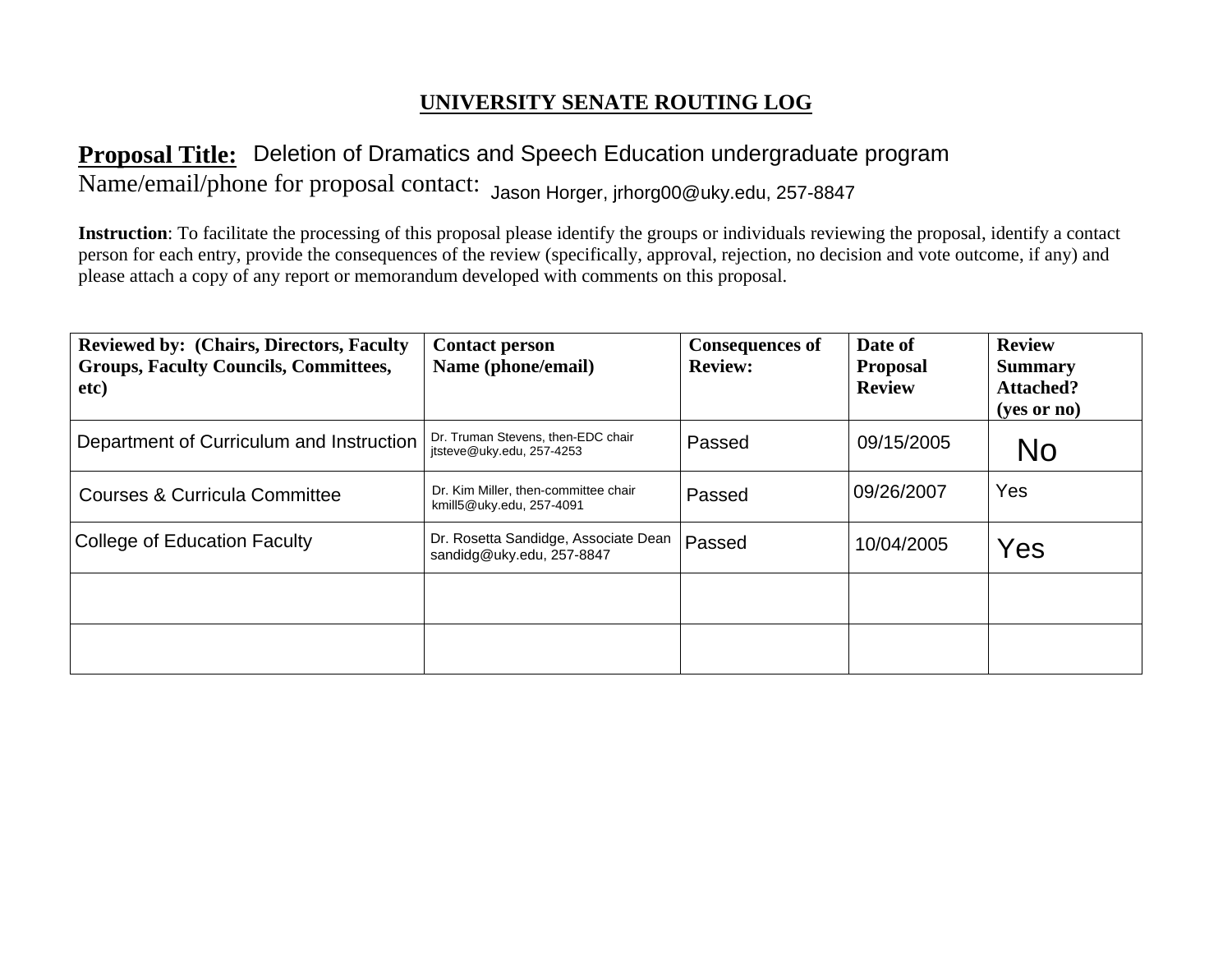#### **Courses and Curricula Committee Meeting September 26, 2005 122 Taylor Education Building 1:00-2:00**

Meeting called to order at 1:00 p.m. Members present were Tricia Ferrigno (EDL), Kim Miller (KHP), Doug Smith (EDC), Alan DeYoung (EPE), Ted Hasselbring (EDSRC), Keisha Love (EDP) and Associate Dean Rosetta Sandidge (ex-officio). Administrative Associate Jason Horger took notes.

New Business:

#### • **Election of Vice-Chair**

The committee elected to table this decision.

#### • **Application for Change in Existing Course: EDS 645**

 Dr. Hasselbring from the department of Special Education and Rehab Counseling (EDSRC) explained that this course change altered the language of the course description to incorporate universal design.

--The proposal PASSED unanimously.

#### • **Deletion of a Program: Dramatics & Speech Education**

Dean Sandidge explained that there have been no students in this undergraduate major for at least five years. In Kentucky, the teacher certification in this area has been absorbed by the English Education certificate.

--The proposal PASSED unanimously.

#### • **Deletion of a Program: Gifted Education**

 Dean Sandidge explained that the program, which was quite active in the mid-eighties, is co-sponsored by two departments: Curriculum & Instruction (EDC) and Educational Counseling & Psychology (EDP). With departures of certain program faculty, no one in either department is willing or able to chair the program. Dr. Ferrigno pointed out that across the state there is a demand for teachers and administrators certified in this area, that the current program might be remade to accommodate current educators. Dean Sandidge echoed Dean Cibulka's concerns about the program when she cited the CPE's concerns about keeping programs with low (in this case, no) enrollment, and full-time faculty teaching loads. Dr. Ferrigno expressed an interest in researching the need for an endorsement program in this area, as well as current certificate regulations and the logistics for delivering the curriculum of a reconfigured program.

--The committee elected to table the proposal until the next meeting.

Meeting adjourned at 1:40 pm.

NEXT MEETING: October 31, 2006, 1:30 PM @ TEB 122.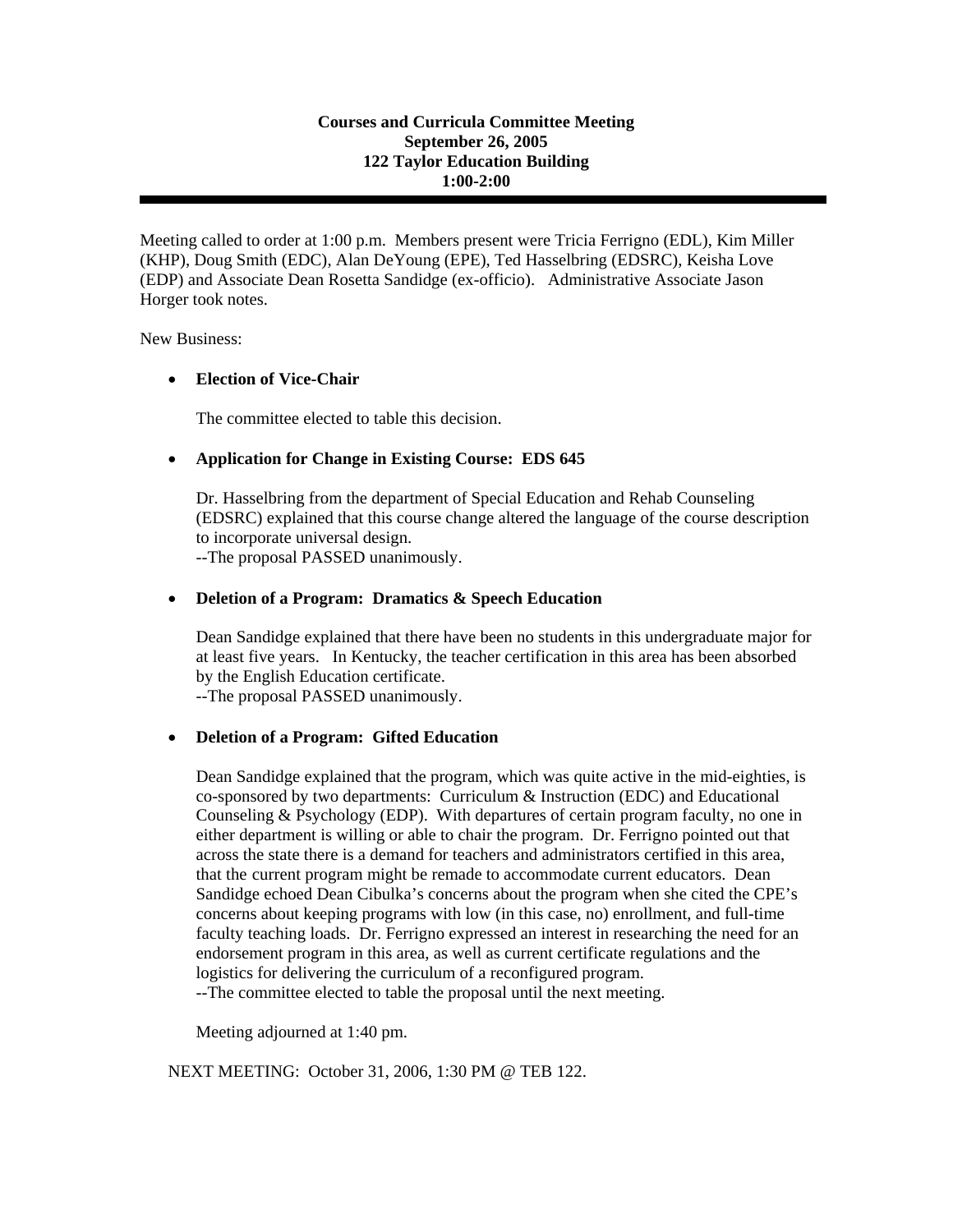### **Minutes of the Regular College of Education Faculty Meeting October 4, 2005 Taylor Education Building Auditorium**

# *Call to Order… members present: 40*

Dean Jim Cibulka called the meeting to order at 2:33 pm.

# *Action Items:*

Courses and Curricula Courses and Curricula Committee Chair Kim Miller presented action items for faculty approval.

**EFD 791 Application for New Course**: EDC 601 "Theories, Perspectives, Trends & Issues in Multicultural Education"

This course provides students with a critical analysis of multicultural education theories, perspectives, current issues, and trends. Students will develop the competencies needed to write scholarly literature reviews, identify areas in multicultural education needing further research studies, and submit papers for review and presentation at professional meetings.

Action of the faculty: Approved

**EFD 838 Application for Change in Existing Course**: EDS 645 "Hypermedia Development for Special Education"

The change in content is to provide a theoretical foundation of instructional design and incorporate principles of universal design.

Action of the faculty: Approved

**EFD 839 Deletion of a Program:** "Dramatics and Speech Education"

The last students in the SEDS major finished in 1998; the certificate area has been absorbed by a certificate in English Education.

Action of the faculty: Approved

# *Announcements:*

- 1. The next Courses and Curricula meeting will be held on October 31, 2005 in Taylor 122. Due date for submission of materials for review is Monday, October 24, 2005.
- 2. On Tuesday, October 18, 2005, in conjunction with the monthly meeting of the Student Teacher Supervisors, there will be a lecture *Challenges in Teaching about Sexuality and HIV/AIDS: A South African Perspective* by Jean Baxen, visiting professor from the University of Cape Town. This event will be held in the Taylor Education Building Auditorium.
- 3. NCATE preparation. Dr. Sandidge reported that twelve members of the NCATE Steering Committee attended an NCATE orientation in Washington, DC, Sept 30 – Oct. 2.. During this meeting there was an opportunity for the committee to begin planning for the NCATE visit in 2007. The next steps in the unit's NCATE preparation will be the formation of standards-specific workgroups. Dr. Sandidge also discussed the importance of NCATE Standard II, which deals with the unit assessment system. She ended with a discussion of general concerns about how well the advanced preparation programs are being documented and assessed.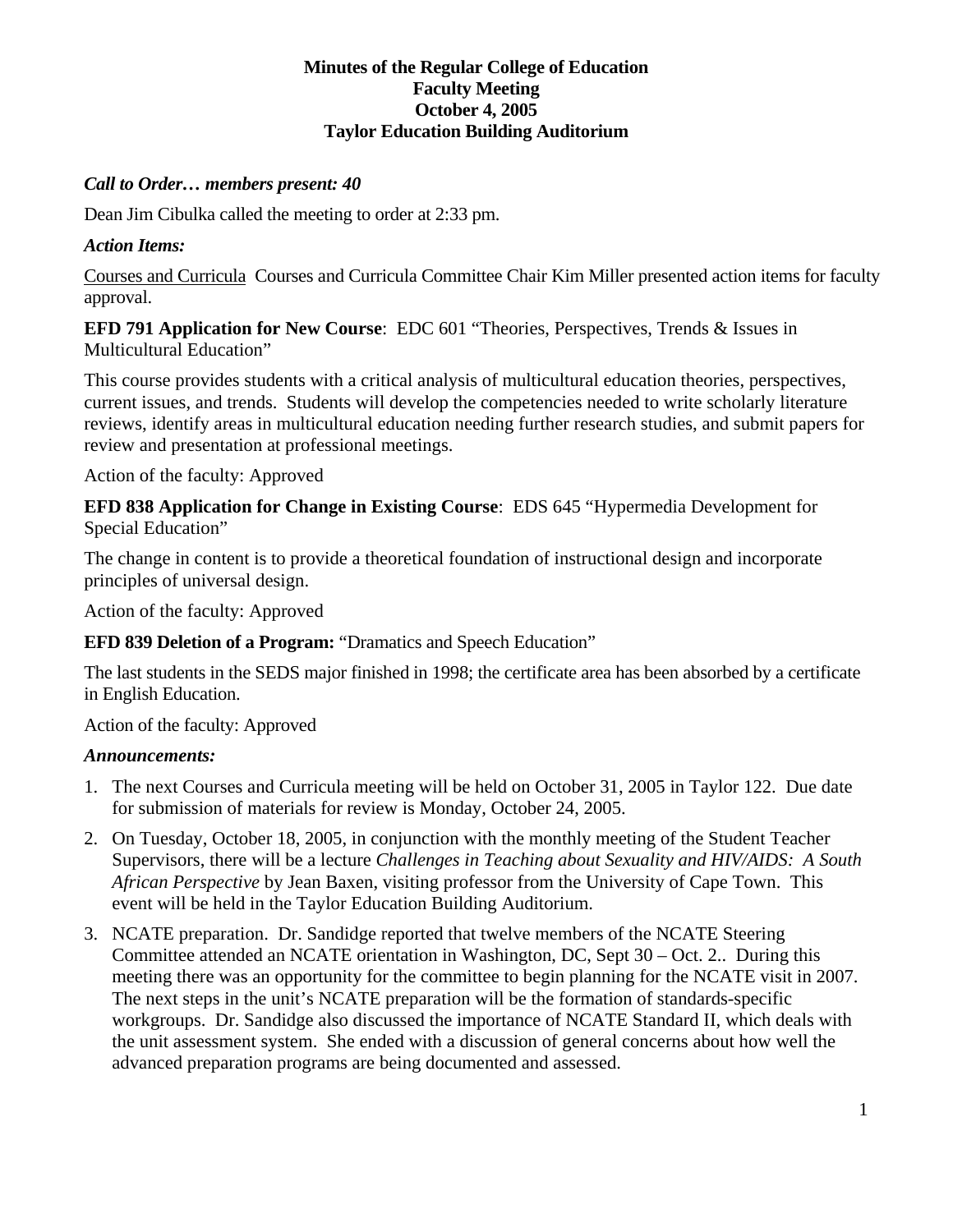- 4. Interdisciplinary PhD program. Dr. Anderman said that departments intending to submit materials for the College's Interdisciplinary PhD program prospectus are encouraged to do so as soon as possible. He indicated that at a meeting he attended at AERA concerning doctoral programs, he found that national groups are currently very interested in doctoral programs that will prepare future education researchers. It was his impression that our proposed interdisciplinary doctorate is right on target.
- 5. Diversity. Diversity goals have been widely discussed on campus. Dr. Cibulka affirmed the centrality of encouraging and promoting diversity in the College of Education. He suggested that the college will revitalize the inclusiveness committee perhaps with a new name and mission statement.
- 6. Dr. Cibulka reminded the faculty that Dr. Todd, President of the University of Kentucky will address the College of Education faculty at the November 8, 2005 faculty meeting. Faculty are encouraged to review Dr. Todd's top 20 business plan presentation (available on the UK website) prior to the meeting.

#### *Adjournment*

The meeting was adjourned at 3:10 p.m. The next meeting will be November 8, 2005.